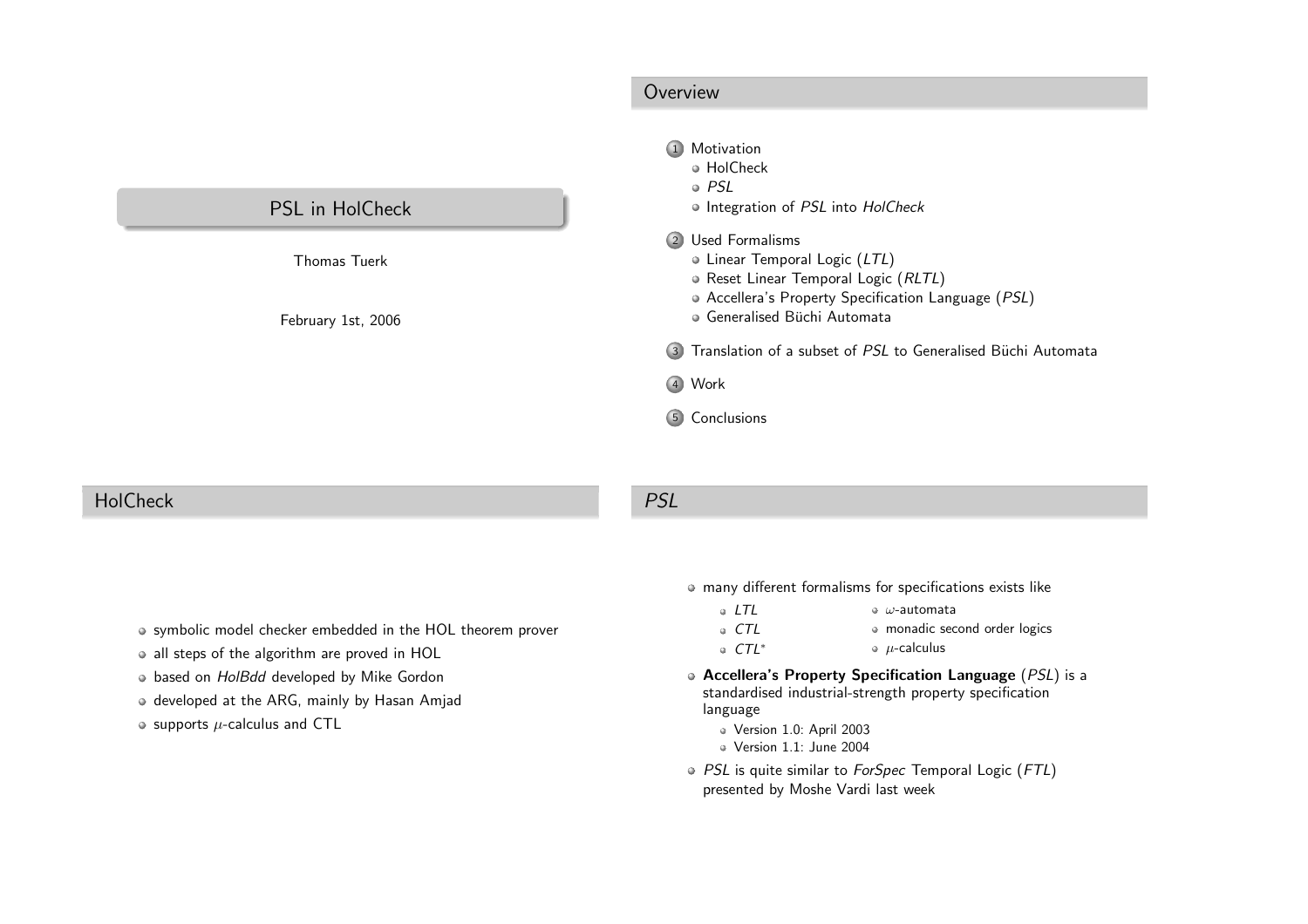## <span id="page-1-0"></span>Integration of PSL into HolCheck

- in my diploma thesis <sup>I</sup> formally validated <sup>a</sup> translation of <sup>a</sup>significant subset of  $PSL$  to generalised Büchi automata
- the emptiness problem of generalised Büchi automata remains
- this problem can be easily translated to a  $\mu$ -calculus formula
- *HolCheck* is able to handle  $\mu$ -calculus formulas



## Linear Temporal Logic (LTL)

- introduced by Pnueli in 1977
- essentially consists of propositional logic enriched withtemporal operators  ${\mathsf X}$  and  ${\mathsf U}$
- for  $w : \mathbb{N} \to 2^{\mathcal{P}}$  the semantics is given by:<br> $\bullet$  the usual semantics of arenesitional ones
	- the usual semantics of propositional operators
	- $w \models p$  iff  $p \in w^0$ <br>u  $\vdash$  **Y** u iff u ly
	- $w \models \mathsf{X} \varphi$  iff  $w^{1..} \models \varphi$
	- $w \models \varphi \mathop{\sqcup\!\!\!\!\!\!\!\! \perp} \psi$  iff  $\varphi$  holds on  $w$  until  $\psi$  holds and  $\psi$  eventually holds
- $\bullet$  additional operators are added as syntactic sugar, e.g.  $\mathsf{G}$ ,  $\mathsf{F}$

## Linear Temporal Logic (LTL) II

## Reset Linear Temporal Logic (RLTL)

- RLTL is an extension of LTL with reset operators
- $\bullet$  these operators are used to model hardware resets
- introduced by Armoni, Bustan, Kupferman and Vardi (TACAS 2003):
	- abort in PSL 1.0 leads to non-elementary blowup ⇒ abort changed according to *RLTL* in *PSL* 1.1
- RLTL is as expressive as LTL
- translation of RLTL to LTL known
- unsurprisingly a significant subset of *PSL* 1.1 can be translated to RLTL

#### Example

The LTL formula

 $\mathsf{G}\big(\mathsf{req} \rightarrow \mathsf{F}\,\mathsf{ack}\big)$ 

specifies, that every request (req) has to be followed by anacknowledge (ack).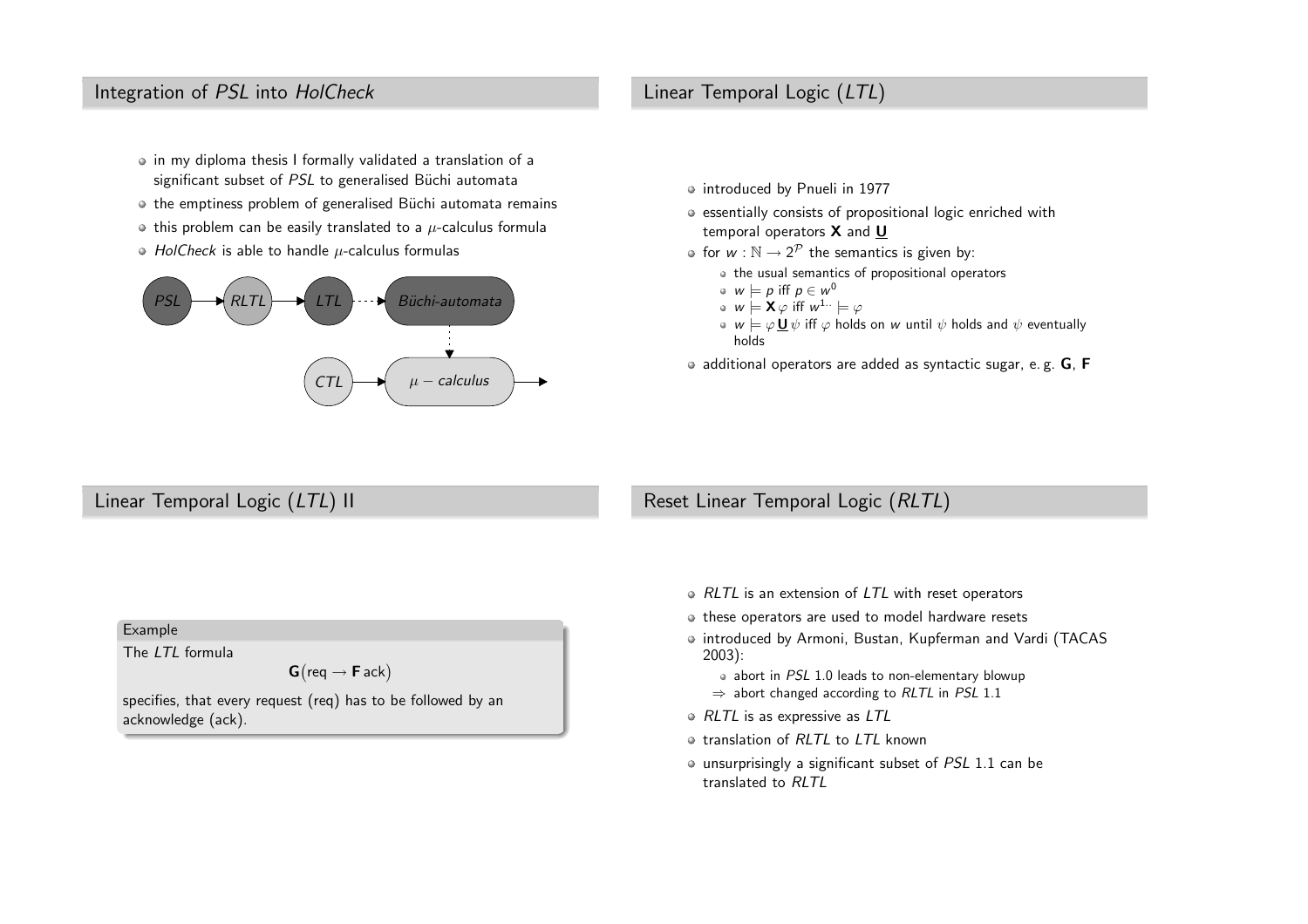#### <span id="page-2-0"></span>Reset Linear Temporal Logic (RLTL) II

#### Accellera's Property Specification Language (PSL)

Example

 $\textsf{G}\Big($  (req  $\rightarrow$  **F** ack) <code>ACCEPT</code> cancel $\Big)$ 

specifies, that every request (req) has to be followed by anacknowledge (ack), unless <sup>a</sup> cancellation (cancel) occurs.

- PSL is an industrial strength property specification language
- PSL is based on IBM's sugar and Intel's FTL language
- PSL consists of different layers and different flavours
- here only the temporal layer is considered
- o the temporal layer consists of
	- the Foundation Language
	- the Optional Branching Extension, which is essentially CTL

#### Accellera's Property Specification Language (PSL) II

## Generalised Büchi Automata

- $\bullet$  the foundation language ( $FL$ ) consists of
	- linear temporal logic operators
	- reset operators
	- clocking operators
	- regular expressions (*SEREs*)
	- <sup>a</sup> lot of syntactic sugar
- the semantics of *FL* consider finite and **infinite** paths
- we consider a significant subset of  $FL$  called  $SUFL$ , that consists of
	- **Inear temporal logic operators**
	- reset operators
- we consider only infinite paths
- i. e. <mark>we consider  $FL$  without regular expressions for model</mark> checking
- generalised Büchi automata are finite automata on infinite words
- as the input is infinite, there is no last state of <sup>a</sup> run
- $\bullet$  thus, the acceptance condition has to be defined somehow different
- a input is accepted by a generalised Büchi automaton, iff there is a run that visits some sets of states infinitely often
- these sets of states are called *fairness constraints*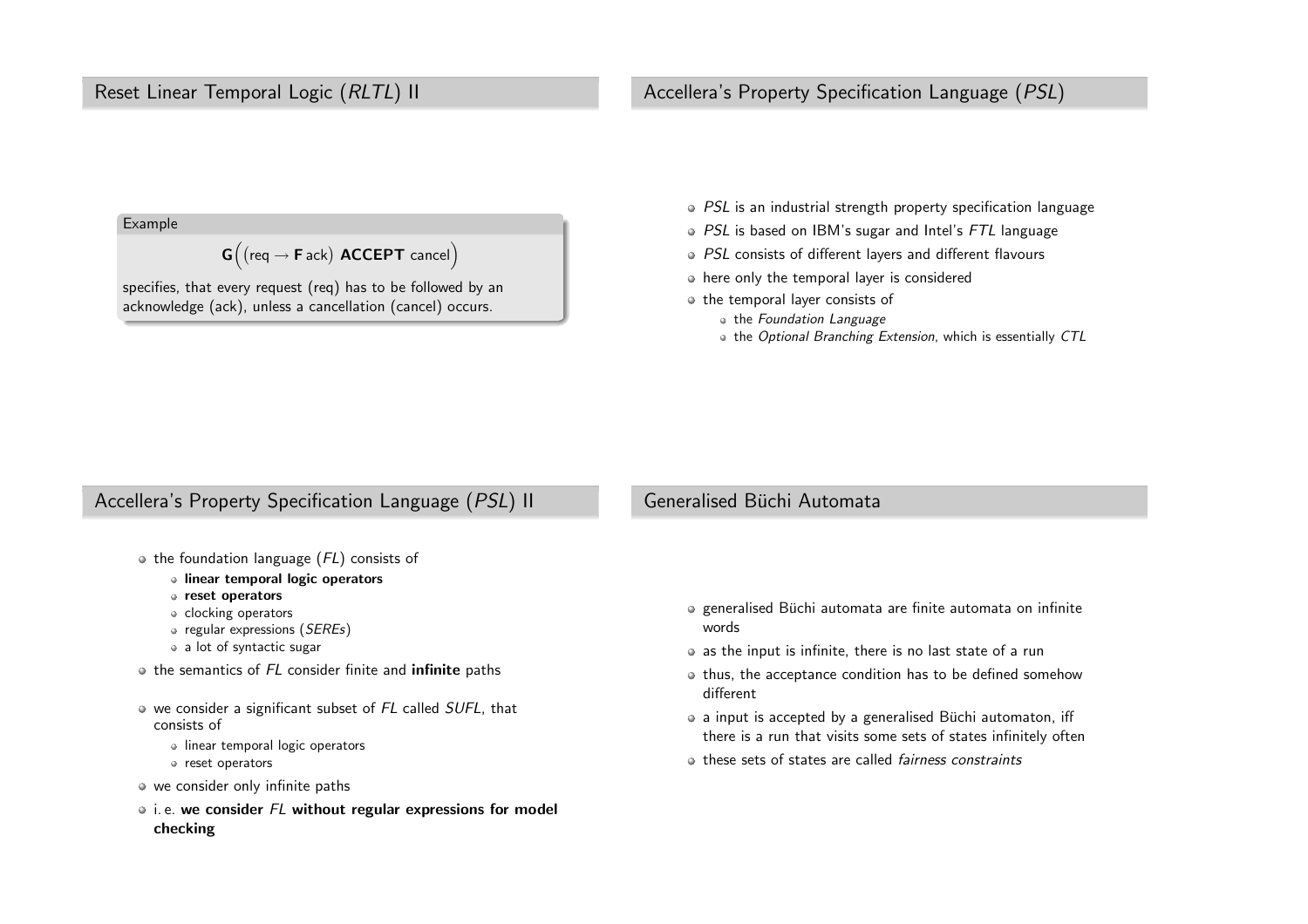#### <span id="page-3-0"></span>Generalised Büchi Automata II

# Translation of SUFL to RLTL



- translation quite easy: replace every PSL operator with the corresponding RLTL operator
- however, correctness proof tricky
- the semantics of  $\mathit{SUFL}$  is given using special states  $\top$ ,  $\bot$
- in contrast  $RLTL$  uses acceptance  $\text{/}$  rejection conditions
- $\bullet$  these concepts have to be mapped to each other
- <sup>a</sup> lot of technical problems occur

# Translation of *RLTL* to *Generalised Büchi Automata*

#### Translation of RLTL to LTL

- o translation given by Armoni, Bustan, Kupferman and Vardi
- consists of simple rewrite rules
- o correctness proof straightforward

#### Translation of  $\emph{LTL}$  to Generalised Büchi Automata

- translation is well known
- $\circ$  we use a symbolic representation of  $\omega$ -automata
- o translation can be done in linear time with respect to the size of the LTL formula

#### Overall Model Checking Procedure

- given a kripke structure M and a SUFL formula f the problem<br>is to shark whather all nathe through M satisfie f is to check whether all paths through  $M$  satisfy  $f$
- translate  $\neg f$  to a generalised Büchi automaton  $A$
- build the product  $M \times A$  of  $M$  and  $A$
- check whether there exists a fair path through  $M \times A$
- this emptiness check can be expressed in  $\mu$ -calculus or in FairCTL
- use  $HolCheck$  to evaluate this  $\mu$ -calculus formula